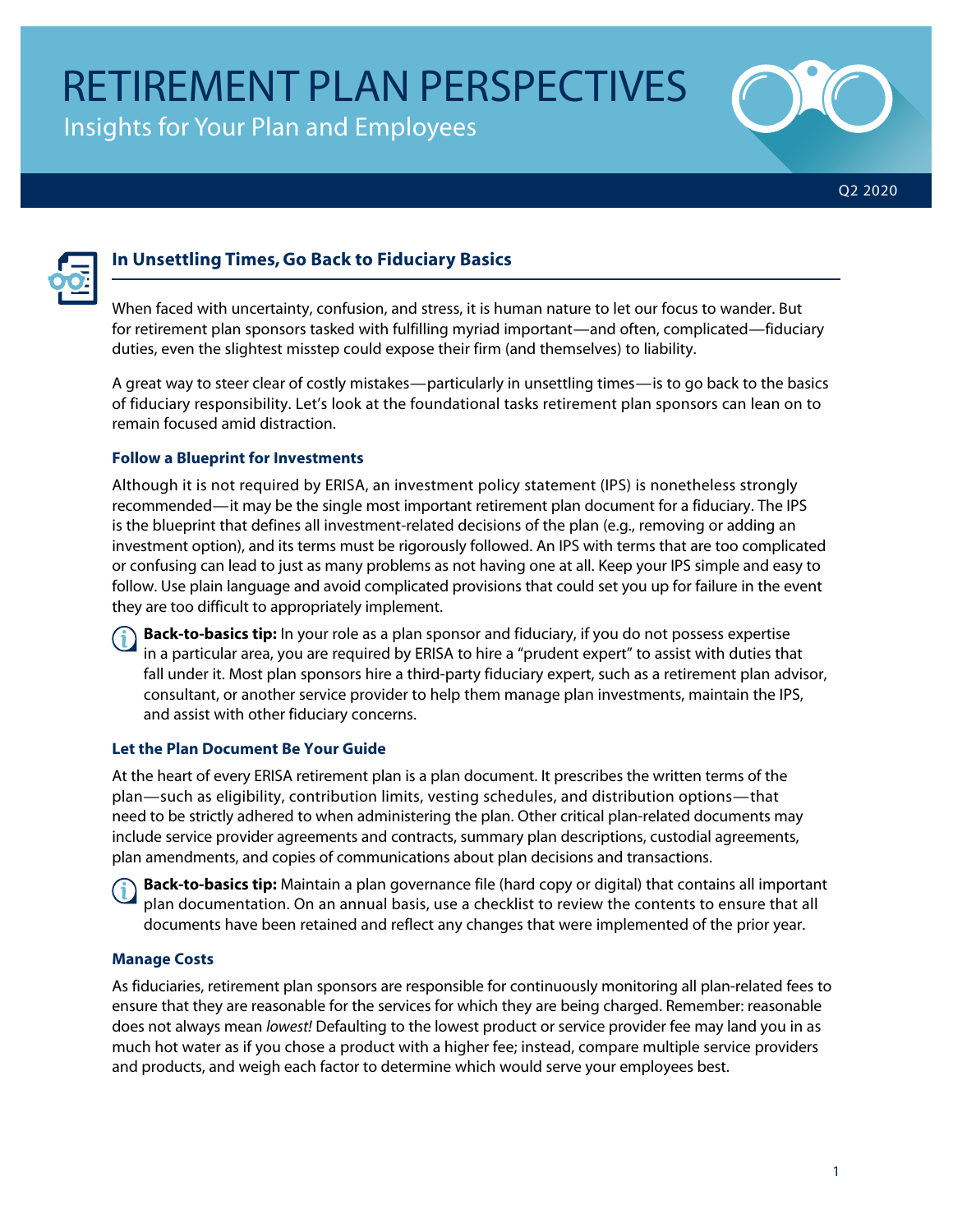#### **In Unsettling Times, Go Back to Fiduciary Basics** *(continued)*

**Back-to-basics tip:** One of the most effective ways to assess fees is to perform a benchmarking exercise. This will help you determine how your plan's investment and product-related fees stack up. From there, you'll be in a better position to negotiate (if warranted) more reasonable fees with current service providers, or search for new products or service providers that offer more reasonably priced offerings. Your retirement plan advisor or consultant can help you organize your assessment. Also, remember to document your benchmarking exercise and keep a copy in your fiduciary file.

#### **Keep Employees' Best Interests at the Heart of Decision-Making**

Lastly, when performing fiduciary duties, ERISA requires that the best interests of your employees (and their beneficiaries) be at the forefront of your actions and decision-making process. After all, a retirement plan exists exclusively for them. Be sure to weigh all actions and decisions carefully and thoughtfully with them in mind.

**Back-to-basics tip:** Are you unsure whether your decision-making logic is prudent and sound? Seek the guidance of an expert, such as a retirement plan advisor, as required by ERISA when you or your firm do not possess enough knowledge or expertise.



## **DOL Modernizes Notice and Disclosure Delivery Rules**

Welcome retirement plan administrative relief has been finalized. In a move that will modernize the process for delivering required retirement plan notices and disclosures to plan participants, the DOL and Employee Benefits Security Administration finalized a rule to allow disclosures and notices to be delivered by email or other electronic methods.

The rule, according to [a fact sheet published on May 21, 2020, by the DOL](https://www.dol.gov/agencies/ebsa/about-ebsa/our-activities/resource-center/fact-sheets/electronic-disclosure-safe-harbor-for-retirement-plans), allows plan administrators to use two methods for providing notices and disclosures to plan participants and beneficiaries:

- **Website posting.** Plan administrators may post covered documents on a website if appropriate notification of internet availability is furnished to the electronic addresses of covered individuals.
- **Email delivery.** Alternatively, plan administrators may send covered documents directly to the electronic addresses of covered individuals, with the covered documents either in the body of the email or as an attachment to the email.

The new e-delivery guidelines are estimated to save approximately \$3.2 billion in net costs to ERISA-covered plans, including mailing and printing costs. The eligible notices and disclosures for e-delivery would include any retirement plan disclosure required by Title I of ERISA. Disclosures that are available on a by-request basis must still be furnished and would not be eligible for e-delivery.

Although the rule becomes effective 60 days after its publication in the Federal Register (which was May 27, 2020), the DOL has indicated it will not take action on administrators who rely on the new rule's provisions before that date.